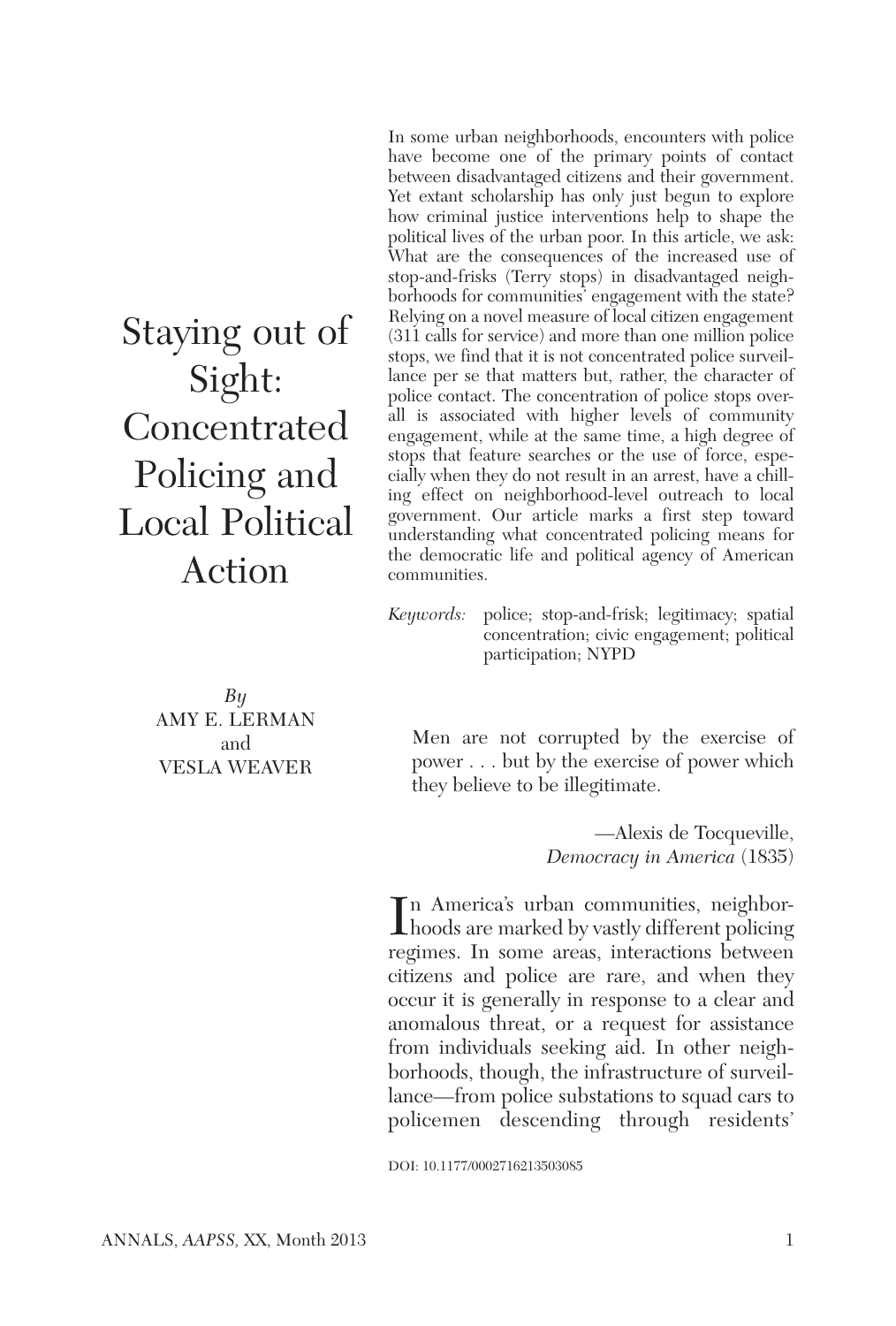buildings in vertical patrols—is a pervasive part of the architecture of community life. In these neighborhoods, citizens regularly encounter the police in their daily routines, through involuntary and largely unwelcome interactions.

Recently described as a "tale of two cities" (Weichselbaum 2012), these disparate patterns of policing have been shown to produce important consequences for citizens' orientations toward law enforcement (Weitzer and Tuch 2006; Fagan, Tyler, and Meares 2011). Our concern in this article, however, is somewhat broader: we examine the consequences of aggressive policing for the willingness of citizens to call on government to help resolve problems in their homes and neighborhoods. Specifically, we ask: What are the consequences of the increased use of stop and frisk by police, and their concentration in disadvantaged neighborhoods, for patterns of civic engagement? How have the greater provision of police surveillance and the changing practice of street policing in some communities altered these spaces as sites of collective agency?

To assess these questions, we rely on a novel measure of local citizen engagement: nonemergency calls for service or information, or "311" requests, from 2010 to 2011. Based on a unique dataset of about 1.2 million police stops in New York City and more than 3 million service requests to 311, we find that the character of policing in communities has significant consequences for levels of local civic engagement. Our basic argument is simple: When police are experienced as helpful and responsive, these characteristics may be generalized to the political system as a whole, encouraging civic engagement (Lerman and Weaver forthcoming; Soss 2005). When residents instead see police as hostile, invasive, or untrustworthy, these less benign traits may become the dominant view about the state, breeding political alienation, distrust, and withdrawal (Lerman and Weaver forthcoming).

The dominant emphasis in extant research has been the crude extent of contact with criminal justice witnessed by some communities. Yet this obscures an equally important dimension—the character of these interactions. The effects of policing (like other forms of criminal justice intervention) (Lerman 2013) are not simply a matter of concentration—too much or too little—but also a matter of the kinds of interactions to which citizens are exposed. Witnessing many stops in

*Amy E. Lerman is an assistant professor of politics and public affairs at Princeton University. She has published widely on topics related to political behavior, public opinion, and public*  policy and is the author of two forthcoming books on the politics and consequences of crime *policy.*

*Vesla Weaver is an assistant professor of African American studies and political science at Yale University and is affiliated with the Institution for Social and Policy Studies. Along with Jennifer Hochschild and Traci Burch, she is the author of* Creating a New Racial Order: How Immigration, Multiracialism, Genomics, and the Young Can Remake Race in America *(Princeton University Press 2012). She and Amy Lerman have completed a book on the consequences of incarceration and policing for democratic citizenship.*

NOTE: For offering insightful feedback, we thank Dan Hopkins, Tracey Meares, Andy Papachristos, Joe Soss, and Chris Wildeman. For excellent research assistance, we thank Adina Hemley-Bronstein. We benefitted from the generous sharing of data related to this project from Marcos Soler and Jeffrey Chen.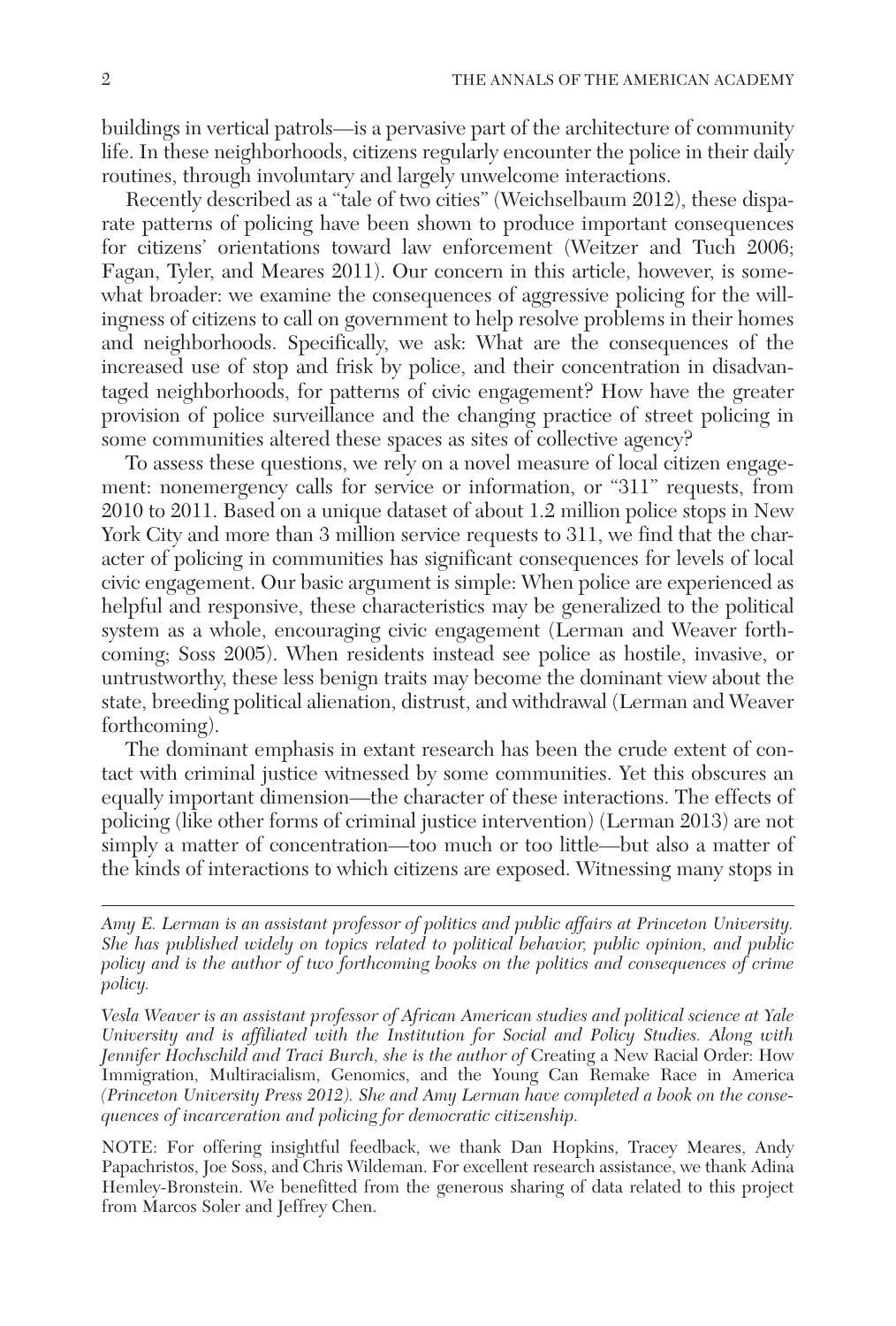one's neighborhood can mean that people feel protected and empowered. In these communities, police are "streetcorner politicians" (Muir 1979) and the local embodiment of "street-level bureaucracy" (Lipsky 2010). By maintaining order and providing a means of negotiating and regulating disputes, police can provide a necessary building block for community peace and well-being. Indeed, classic political theory tells us that establishing the rule of law is the core function of government, enabling civic life to grow (Hobbes 1651; Locke 1690).

In contrast, witnessing stops that occur with little justification and that feature physical force can make people feel occupied and powerless, and can incentivize disengagement with government. Our findings suggest that concentrated policing can have beneficial effects for the likelihood that citizens reach out to government to address problems in their neighborhoods. However, when a large share of these encounters feature the use of force or searches of a person's body, especially when the person is not found to be engaged in illicit activity, they have decidedly negative effects for civic engagement.

## The Argument

#### *The character of concentrated policing*

Like incarceration rates, the frequency of police stop-and-frisks (called "Terry stops" after *Terry v. Ohio*) has mushroomed in recent years.1 For instance, in New York City from 2002 to 2011, police stops of citizens for questioning saw a spectacular increase from just 90,000 to almost 700,000, a whopping 603 percent increase. Importantly, the steady increases in the frequency and concentration of citizen contact with police have not substantially raised the "hit rate"; the proportion of stops resulting in arrest has remained fairly stable over time at about 5 percent. According to the New York Police Department (NYPD) data obtained by the New York Civil Liberties Union (NYCLU), almost nine out of ten individuals stopped and frisked in the city were "completely innocent."2 And as we describe later, stop-and-frisk practices unfolded in a spatial pattern.

In fact, previous scholarship has provided evidence that police contact at higher levels implies different styles of police behavior. Studies have shown that police patrol differently in different neighborhood contexts (Smith 1986; Roh and Robinson 2009) and view residents with greater suspicion when they reside in communities that have higher incidences of crime (Weitzer and Tuch 2006). In disadvantaged, higher-crime areas, police are more likely to use obtrusive patrolling styles, employ physical force, and engage in misconduct (Fagan and Davies 2000; Terrill and Reisig 2003; Kane 2002; Smith 1986). Other studies have suggested that disadvantaged areas are both overpoliced and underpoliced; in other words, police tend to be visible and aggressive in their police-initiated contacts but slow to respond in citizen-initiated contact (Kennedy 1997). Thus, a higher level of police stops may not only mean more of the same but also more antagonistic and less supportive contacts.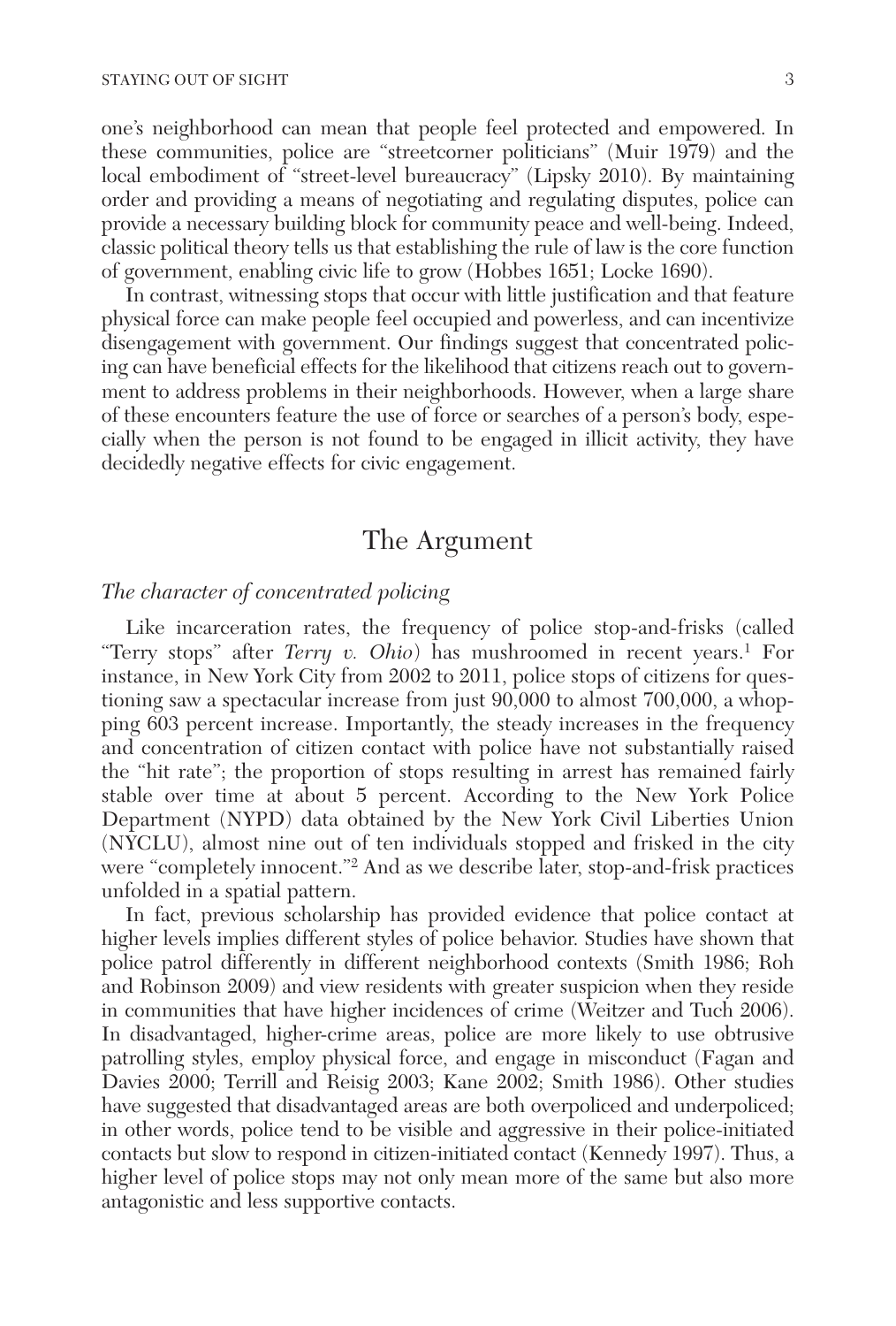In addition, increased policing may result in a greater proportion of what we term "surplus stops," in which individuals are stopped and questioned based on little or flimsy evidence of suspicious behavior. For instance, individuals may be stopped solely because they were walking in high-crime areas, were thought to be making "furtive movements," or were wearing clothes of a particular kind. In New York City, where "broken windows" policing has long been practiced,<sup>3</sup> an extraordinarily high proportion of police stops in some areas do not lead to arrests, citations, summonses, or the finding of contraband. Compared to the city-wide average of 6 percent of stops that led to an arrest, less than 1 percent of stops in the low-income and largely minority area of Brownesville resulted in arrest (Rivera, Baker, and Roberts 2010). Most troublingly, a greater share of police stops in some neighborhoods has been shown to be of questionable constitutionality (Fagan and Davies 2000).

Because citizens derive evaluations of authorities from their personal and vicarious contact, both the concentration and character of policing can have a powerful influence on resulting attitudes about law enforcement. Even when encounters are brief and do not lead to a poor outcome for the suspect, they can and do have a psychological impact that continues to exert its effect long after the encounter. Fagan, Tyler, and Meares (2011, 9) describe why: "being stopped by the government in a public space also suggests public discounting of worth. It appears to the person stopped to be a form of public shaming that derives from the feeling that the state has no problem displaying its power and control over the citizen on a public stage." Tom Tyler's seminal work on procedural justice has spurred a cottage industry of studies that find that evaluations of the police and compliance with the law hinge on whether people perceive the police as having treated them fairly and respectfully, neutrally, and with consistency (Tyler 1990; Tyler and Huo 2002; Sunshine and Tyler 2003; McCluskey 2003).

Moreover, not all contacts carry the same weight. As Tyler and Fagan note, "it is not the fact of being stopped. . . . Rather, people focus upon police disrespect or rudeness, on unneeded harassment" (Tyler and Fagan 2012, 35). Moreover, the effects of police encounters are asymmetrical, such that bad encounters weigh more heavily on behavior and confidence in the police than positive experiences. In a study of eight cities, Wesley Skogan (2006, 106) finds that negative experiences loomed four to fourteen times as large as positive ones. Nor are the effects of negative police contact confined to those who experience it personally. Rather, neighborhoods where police contact is concentrated may experience policing as a community event: "These are severe moments of contact and are felt not only by the individual young person, but also by the onlookers in the community and family and friends who linger after the police have moved on" (Stoudt, Fine, and Fox 2011, 1341). Indeed, vicarious experiences with police can influence attitudes more strongly than personal dealings with police (Rosenbaum et al. 2005).

#### *Avoidance and withdrawal*

The concentration and quality of police contacts shape citizens' behavior toward law enforcement. Most directly, police-initiated contacts are strongly and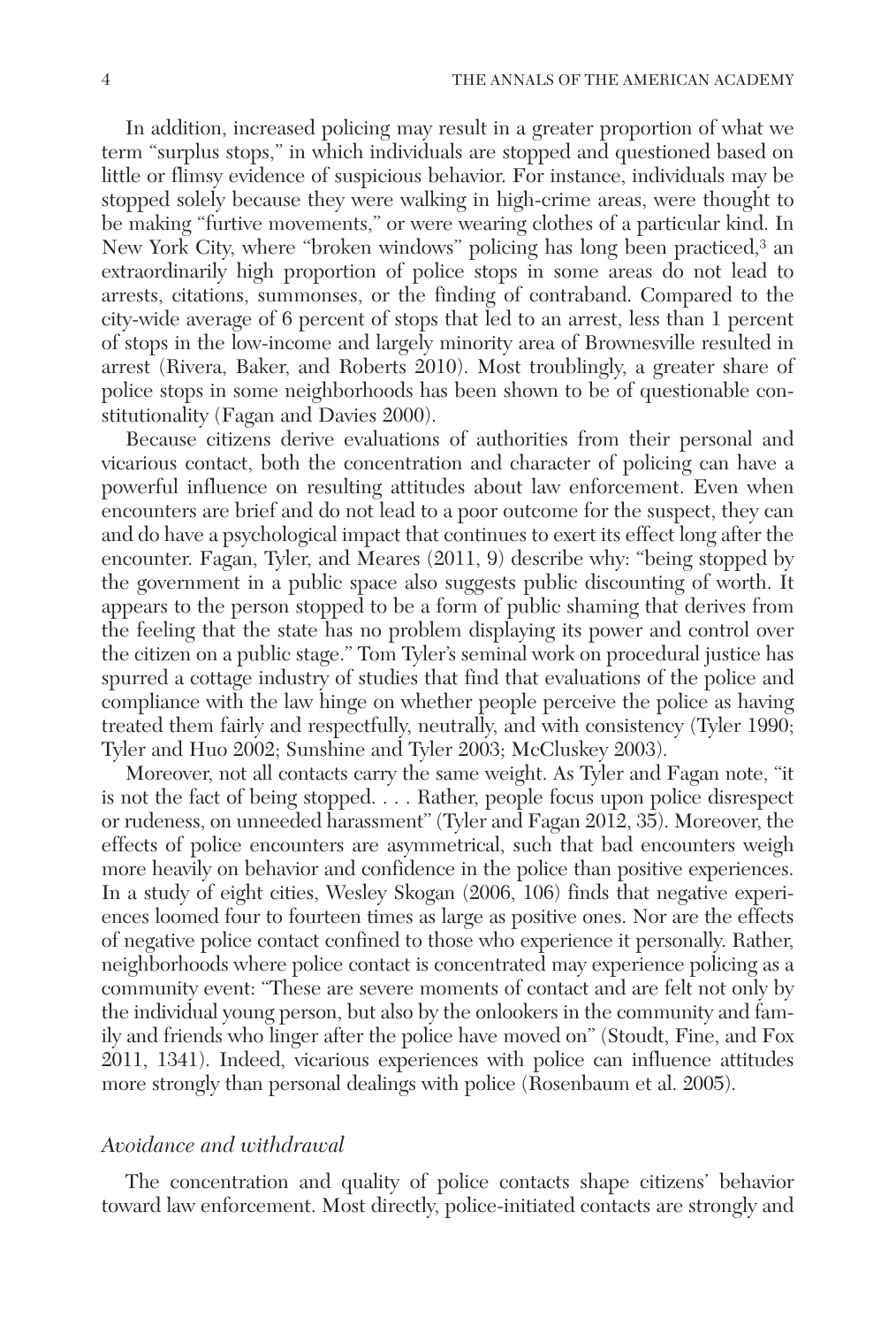negatively related to the probability that an individual will later call the police in times of need (Gibson et al. 2010). Due to having repeated, and often hostile, confrontations with police, residents of some communities "placed a premium on avoiding officers whom they observed on the street. . . . Youths rarely spoke to an officer unless he or she initiated an encounter or when it was absolutely necessary" (Weitzer and Brunson 2009, 241). In one survey of youths in New York, only a quarter of respondents (and even less among those who had experienced negative contacts) reported that they would turn to police when they had a problem (Stoudt, Fine, and Fox 2011, 1361).

Ethnographic, community-level studies have similarly found that residents in areas of high police-initiated contact practice "systematic evasion" of the police and "engage in a variety of tactics to minimize the chances of contact with the police" because those interactions are more acrimonious (Weitzer and Brunson 2009, 251). Notably, residents of high-policing areas report feeling less safe both because they reside in high-crime areas and because they see interactions with police as unsafe (Stoudt, Fine, and Fox 2011; Weitzer and Brunson 2009). As one study describes, "The formal authorities are often a last resort for safety, despite their obvious presence in these neighborhoods" (Carr, Napolitano, and Keating 2007, 456–57).

Yet patterns of policing do not shape only residents' norms and behaviors visà-vis the police or other authorities within the criminal justice system; rather, we argue here that police activity also shapes how communities interact with the state more broadly. Citizens learn about how government works and whether government officials value them (and people like them) through their contact with government agencies (Soss 2005). If citizens experience government as unresponsive, arbitrary, unfair, and authoritarian, as they often do in these forceful encounters, these perceptions may come to inform broader perceptions of government and shape resulting behavior vis-à-vis the state. Residents may become less likely to make claims with local government and more likely to stay below the radar. As Cathy Cohen (2010) argues: "Young people have chosen a politics of invisibility, disengaging from all forms of politics and trying to remain invisible to officials who possibly could provide assistance but were more likely to impose greater surveillance and regulations on their lives" (pp. 195–96).

Our research supports this claim among individuals (Weaver and Lerman 2010; Lerman and Weaver forthcoming). In our study of more than 15,000 young adults, we found that being stopped and questioned by the police is associated with a 4 percent decrease in trust in the government, being incarcerated is associated with a decline of 10 percent, and having been incarcerated for more than a year was associated with a decline of fully 22 percent, net of other factors. Importantly, we have also shown that encounters with criminal justice not only reduced trust, but incentivized active avoidance of government. As one man with whom we spoke put it, "I feel like if I contact a senator or governor, they'll probably want to put me in jail and leave me as a troublemaker. I'm serious. That's how I actually feel: 'I better stay below the radar.'" Another of our interviewees put it even more succinctly. When asked if he would consider seeking out assistance from public agencies or public officials, he replied: "I try to basically stay away from [government]" (Lerman and Weaver forthcoming).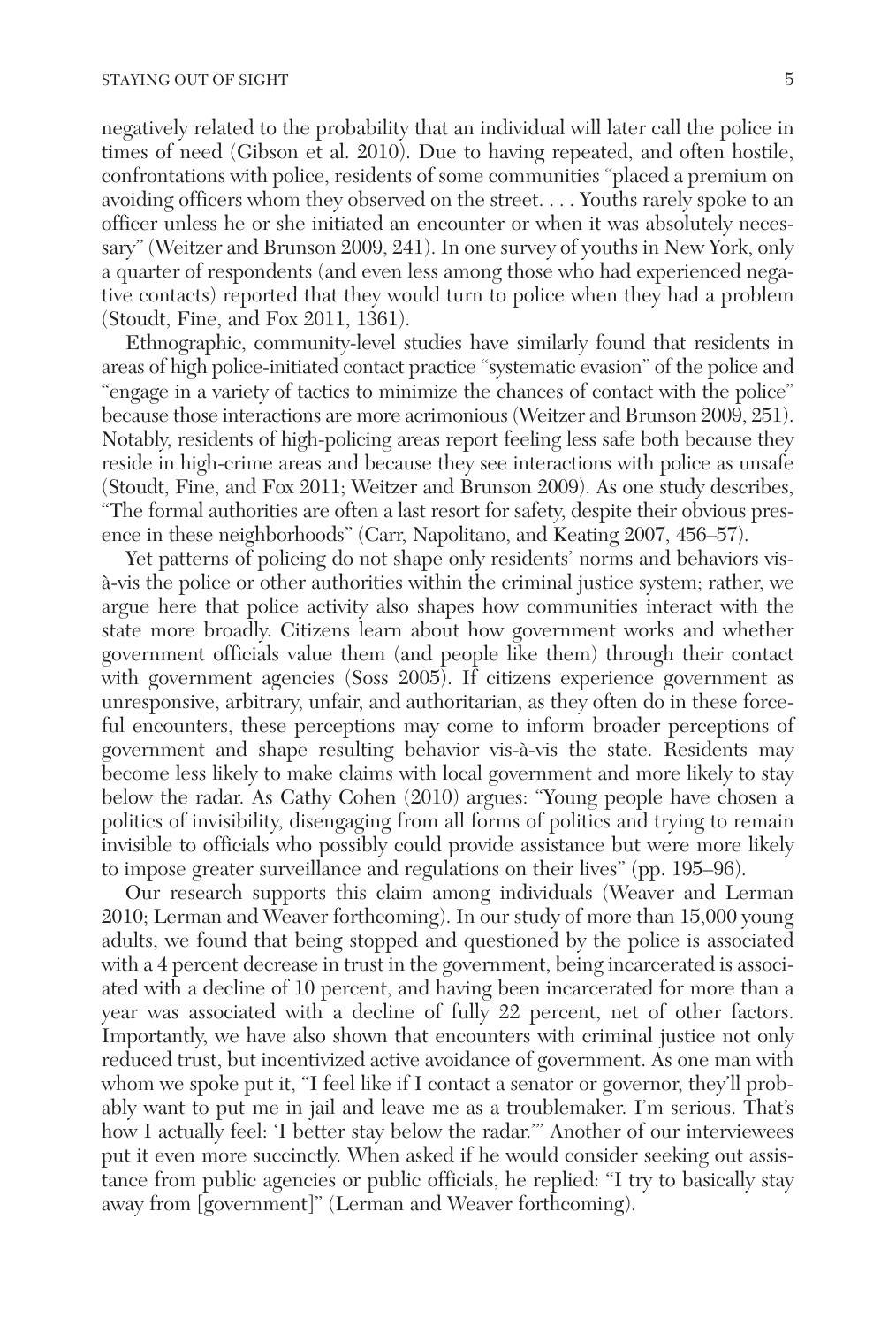# Data and Methods

We combine spatial information on the frequency and character of 1.2 million police stops in New York City and 3.1 million nonemergency calls for city services from 2010 to 2011. For our analyses, we geocoded data on both service requests and stops and aggregated each to the census block group level. Block groups are small areas, usually just a few neighborhood blocks, averaging about 1,000 residents. The analyses we present below are based on 148,728 observations, consisting of 6,197 block groups for each of the 24 months.

Our data on police stops come from the public files of the NYPD. We successfully matched 92 percent of individual police stops to their census block group location. Our analyses rely on only those census block groups that have a residential population of more than 100, which excludes block groups located in central business districts, parks, cemeteries, and industrial areas.

Police made at least 1.2 million stops during the 2010–2011 period.<sup>4</sup> However, we are not only concerned with the concentration of police stops, but also the characteristics of these stops. Thus, in the these analyses, we calculate the share of stops that are "surplus," defined as a stop that did not result in an arrest, summons, or finding of contraband; and the share of stops that are "surplus" use of force, search, or frisk, in which a stop that included a frisk, search, or deployed force did not yield an arrest or other formal sanction.<sup>5</sup>

Though not typical in studies of citizen engagement and civic life, we use 311 service requests as our primary dependent variable. Popular among those in public administration who advanced the concept of constituent-focused management, 311 has long been viewed as a way of connecting citizens to their municipal government, increasing government responsiveness and accountability, and fostering citizens' confidence in the public sector. By 2008, almost a hundred counties and cities in the United States were operating call systems, and the system in New York City was the largest (Pew Charitable Trusts, Philadelphia Research Initiative 2010). In New York City, surveys have shown that citizens are widely aware of the system and are generally satisfied with it (Johnson 2010).

Unlike more traditional measures of political participation, engagement through 311 is very low cost; it is easy, fast, and anonymous for citizens across the socioeconomic spectrum. Not surprisingly, citizens therefore use the system frequently to register their demands, make claims, and communicate their needs to government. In a given month, residents of the city make 50,000 calls on average, adding up to 18.7 million calls a year, or about 224 calls per 100 residents (Johnson 2010). This stands starkly at odds with the single-digit percentages of people who report in political surveys that they write or call a public official, or contribute to a political campaign.

Citizens may use 311 not just to register their problems with local authorities but also to become involved in community life. As one writer notes: "By giving New Yorkers an easy way to report broken streetlights or graffiti or after-hours construction, the service helps them play a role in solving the problems they see in their own neighborhoods" (Johnson 2010). By voicing their complaints,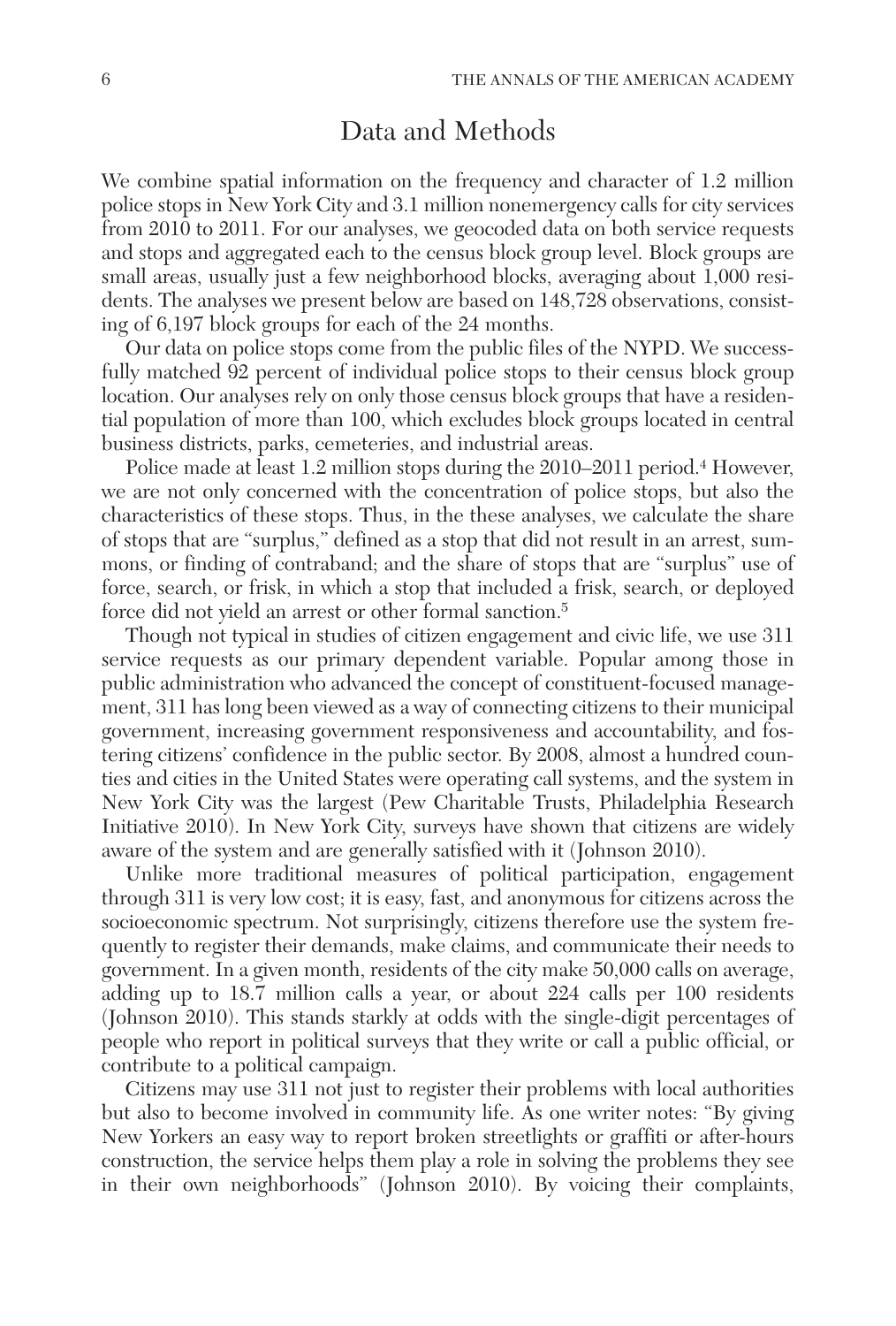however mundane, citizens interact with government at the local level and obtain a response. Call systems such as 311 are, as one report puts it, the "front door" for citizen access to government (Fleming 2008); another describes "potholes as the gateway drug for civic engagement" (Johnson 2010).

Finally, studies have suggested that 311 is not only a way for citizens to keep government accountable, but it is a key tool for helping elected officials understand citizens' concerns; local politicians report using 311 data to monitor what goes on in their district and assess constituents' needs. One local politician noted that it was nice to have 311 data "at [his] fingertips, as an elected official, when I'm trying to decide where I'm going to spend dollars within my district" (Fleming 2008, 12).

Our data on service requests to 311 are taken from the NYC Open Data site, which provides information on the location of each request for service and categorizes the nature of the issue and the responsible city agency. Using the latitude and longitude of each complaint, we assigned each call to its census block group. We then aggregated calls for service to their respective month across the twoyear study period.6

## Analyses

During the two-year period we examine, police stopped New York City residents at a rate of 170 per 1,000 residents. However, the average obscures substantial variation across the City. Figure 1 shows the spatial pattern of stops across neighborhoods. While a quarter of New York City block groups had a stop rate under 35 per 1,000 residents, some 25 percent of block groups had a stop rate of more than 185 per 1,000. At the most extreme, 111 areas had a stop rate of more than one per resident. This spatial clustering is statistically significant based on the Moran's Index of .15 (*z*-score = 65.02), indicating that there is less than a 1 percent chance that the pattern could have been the result of random chance. Descriptively, police stops have their greatest incidence in high-poverty, highminority block groups. For instance, the mean stop rate in block groups where more than half of the residents are black or Latino is 253 per 1,000. By comparison, the mean rate in majority-white areas is strikingly lower at 92 per 1,000 residents.

Of all stops, 56 percent involved a frisk, 9 percent led to a search; and in 22 percent of stops, police used force. Like the overall concentration of Terry stops, however, the character of policing varies significantly by neighborhood; to illustrate, the map in Figure 2 displays a significant clustering in surplus frisks (a frisk that did not lead to arrest or contraband finding conditional as a share of all stops) across the urban landscape. When the police stop and frisk someone in large areas of Manhattan and Staten Island, they find evidence to make an arrest more than half of the time; in comparison, for the dark cluster in the Bronx, the neighborhoods of Astoria and Elmhurst in Queens, and Jackson Heights in Brooklyn, the vast majority of stop-and-frisks do not result in arrest.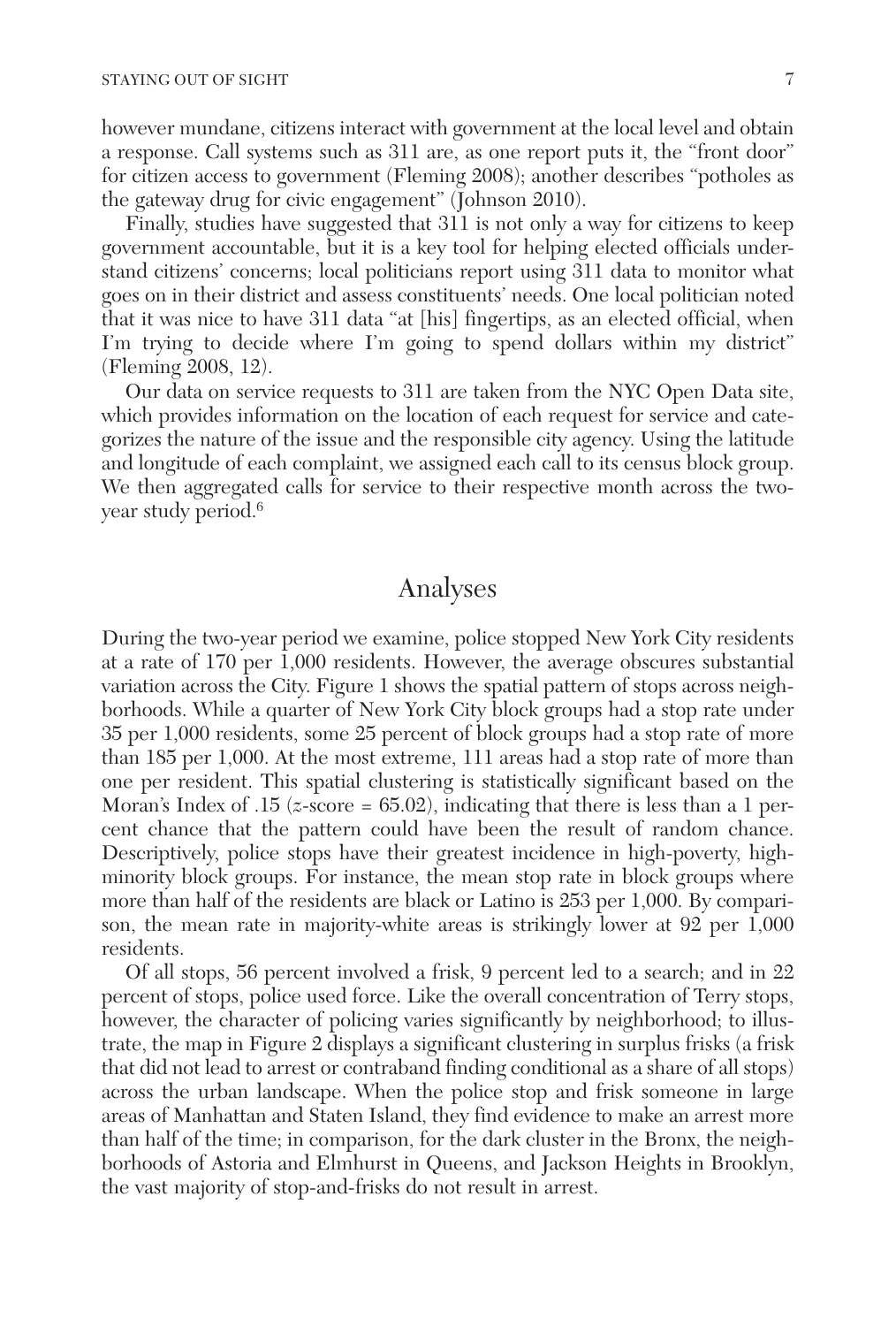FIGURE 1 Terry Stops (per 1,000 population) by Block Group in New York City, 2010–2011



### *Multivariate analyses*

That both police activity and surplus frisks are geographically clustered in lowincome and minority neighborhoods conforms to our expectations. However, a neighborhood's willingness to reach out to local government may hinge on a variety of factors that are not related to how densely concentrated police activities are in the area. That is to say, these communities may be less likely to submit nonemergency claims for the same reasons that some individuals are less likely to participate in government in other ways—because they have less income or education. Heavily minority communities may also have more noncitizen or new immigrant residents that are not English proficient or who are newcomers to American politics. Conversely, it may be that communities with more homeowners are more likely to call 311 because they are more vested in keeping up their streets and homes than those who do not own their own home.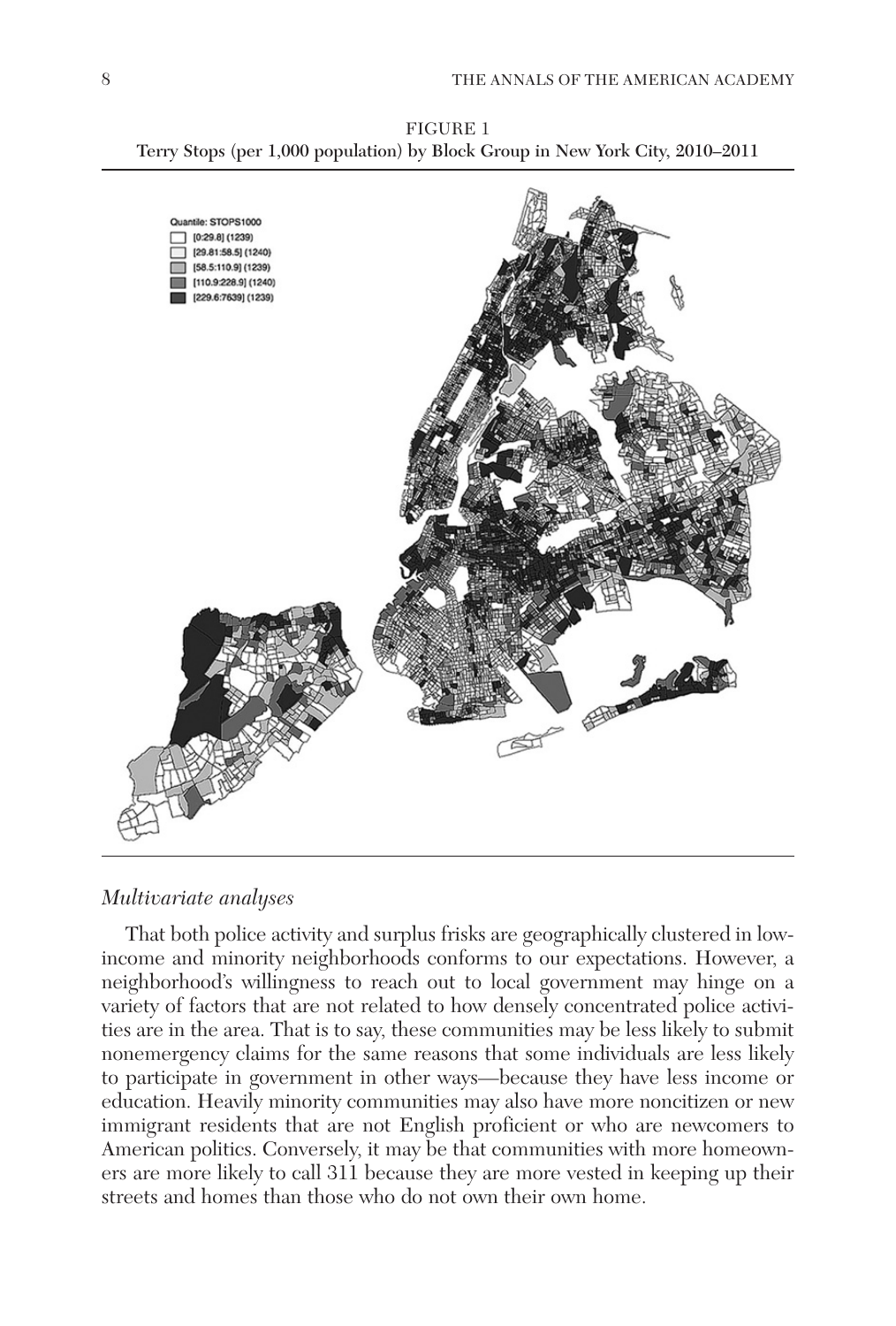

To account for these differences, we employ multivariate models where we control for racial and ethnic demographics, population density, age distributions, share of males, share of households that own their home, and measures of median household income and education level, all derived from the American Community Survey (ACS) 2006–2010 five-year averages. In addition, highly disadvantaged communities are likely to register a greater incidence of criminal offenses, which could drive both a higher rate of police stops per capita and a reduced likelihood of calling 311. Therefore, we include in our models several measures of disadvantage and spatial inequality from the ACS 2006–2010 fiveyear: share of families in poverty, high school dropout rates, unemployment, share of families receiving public assistance, and the percent of vacant units. For the same reason, we control for crime by using precinct-level data on serious crime rates (murder, rape, assault, robbery, burglary, grand larceny).7 If, as we expect, the spatial concentration of police stops is related to reaching out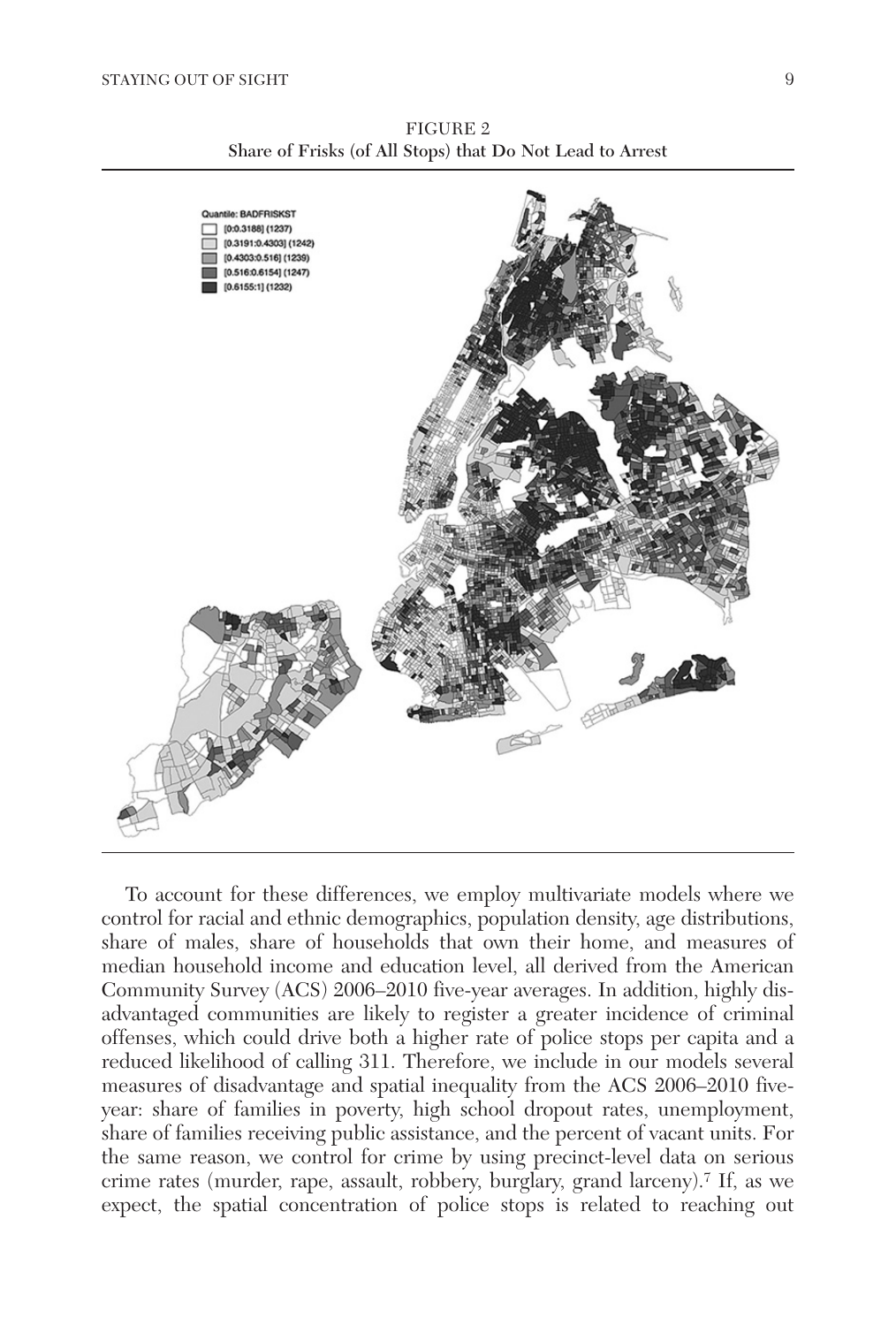to government net of the social disadvantage observed within neighborhoods, multivariate models can help us to be more confident that we are not simply picking up the dynamic relationship between disorganization, collective efficacy, and crime.

First, we leverage the fact that our data capture spatial variation in policing across block groups but also variation over time within block groups. Here, we estimate total per capita 311 calls for service as a function of several factors: per capita police stops, percentage of stops that result in arrest, percentage of stops where an individual is frisked, and percentage of stops where force is employed. We also include the full set of controls. Finally, we include fixed effects for year and for block group. These measures help to account for unmeasured factors unique to the year and control for block-group level factors that might affect the likelihood of 311 call use, including stable demographic characteristics of residents and their relative need for assistance. We then employ this same model with a second dependent variable: per capita 311 calls related specifically to NYPD issues. Following our broader theoretical argument, the logic here is that a community's willingness to make service requests related to crime should be particularly susceptible to the concentration of police stops, frisks, searches, and use of force.

In Table 1, we present the results of these models. The analyses show a positive relationship between per capita stops and use of 311. However, we do find a negative relationship between per capita stop rates and the use of 311 calls for service when they are specifically related to issues of crime and safety. Specifically, a one unit increase in the per capita stop rate is associated with roughly a 6 percent decline in per capita calls to 311 that are referred to the NYPD.

In addition, these models support our contention that the quality of policing activities is predictive of local community engagement. Specifically, we find that a one unit increase in the proportion of all stops that involve the use of force is associated with a .05 percent decrease in total 311 service requests per capita. Similarly, an increase in the proportion of stops that use force but do not result in arrest is associated with lower rates of 311 requests concerning crime and safety (by about .03 percent) and lower per capita rates of 311 calls for service overall (by about .05 percent).

These regressions assume that units are independent and that police stops and other dynamics in one block group are unaffected by the characteristics of neighboring areas. Police activity in one block group may affect service requests not just in that neighborhood but in the spatially proximate neighborhoods as well. However, our descriptive results indicate a high degree of spatial autocorrelation. To address this issue, we constructed a contiguity-based spatial weight. Next, we estimate ordinary least squares (OLS) regression; in a Lagrange multiplier test, we find that the LM-Error statistic is positive and significant, indicating spatial dependence in the error term. Based on this test, we deem the spatial error regression model most appropriate (as opposed to the spatial lag model) (Anselin, Syabri, and Kho 2005). We estimate a spatial error regression model using maximum likelihood where the dependent variable is logged 311 service requests (Table 2).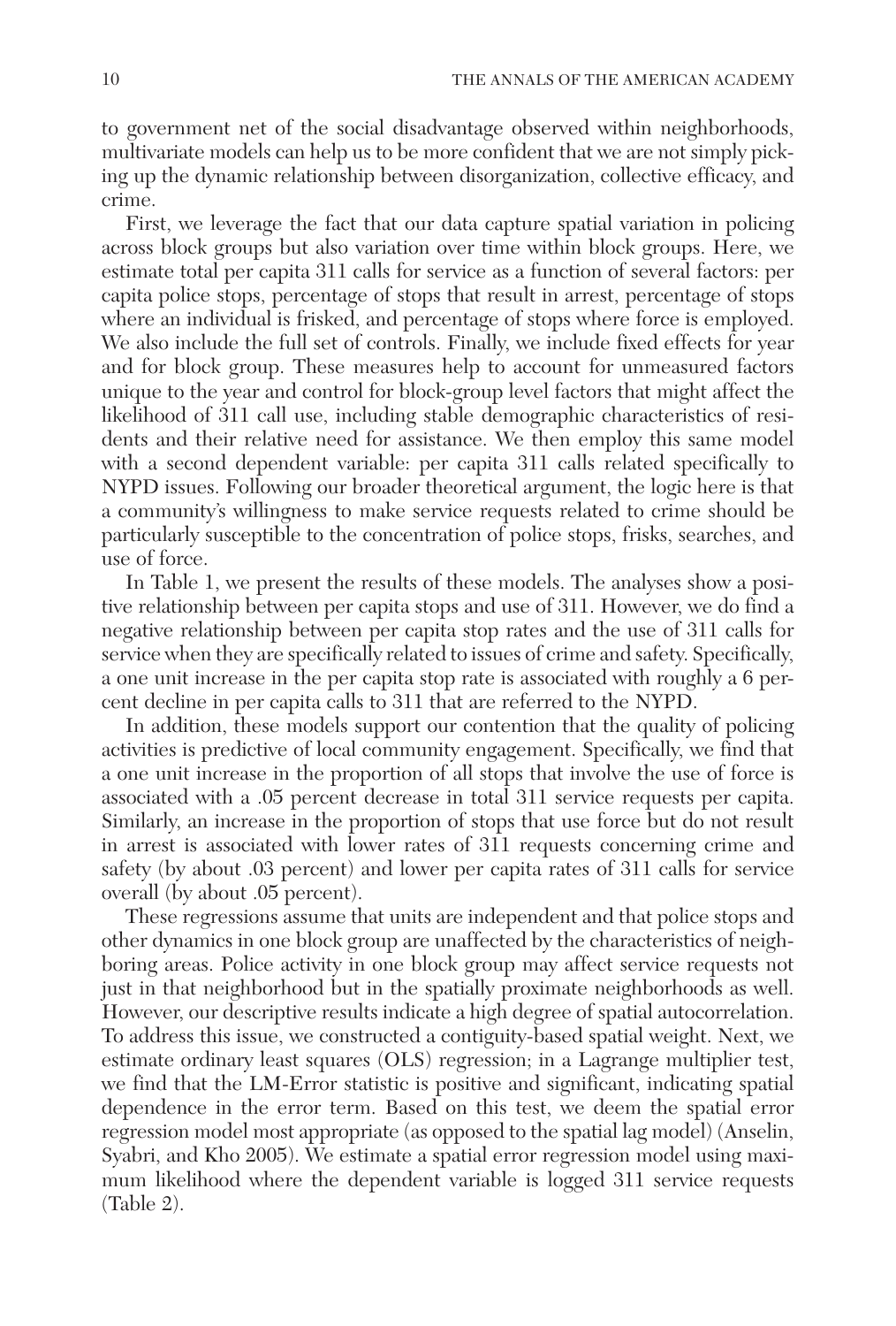|                                                | Per Capita Calls re: | Total per Capita |
|------------------------------------------------|----------------------|------------------|
|                                                | NYPD (logged)        | Calls (logged)   |
| Model 1. All Stops                             |                      |                  |
| Per capita stops                               | $-0.0616**$          | $0.0718**$       |
| Proportion stops that involve frisks           | 0.0000               | 0.0001           |
| Proportion stops that involve search           | $-0.0001$            | 0.0001           |
| Proportion stops that involve force            | $-0.0002$            | $-0.0005$ **     |
| Proportion stops that lead to arrest           | 0.0000               | $-0.0004$        |
| Proportion stops that lead to summons          | 0.0014               | 0.0009           |
| Constant                                       | $-130.7629***$       | $119.2047***$    |
| Model 2. "Surplus" Stops                       |                      |                  |
| Per capita stops                               | $-0.0616**$          | $0.0718**$       |
| Proportion frisks that do not lead to arrest   | 0.0000               | 0.0001           |
| Proportion search that does not lead to arrest | $-0.0001$            | 0.0001           |
| Proportion force that does not lead to arrest  | $-0.0003*$           | $-0.0005$ **     |
| Proportion stops that lead to arrest           | $-0.0001$            | $-0.0005*$       |
| Proportion stops that lead to summons          | 0.0014               | 0.0009           |
| Constant                                       | $-130.5988***$       | $118.8825***$    |
|                                                |                      |                  |

TABLE 1 Multivariate Models with Year and Block Group Fixed Effects

NOTE: Models control for characteristics of the block group, including share of the population that is male, median age, racial composition, education, median income, public assistance receipt, renter occupied housing, vacancy, housing value, poverty, and serious crime (precinct).  ${}^*p$  < .05.  ${}^*p$  < .01.  ${}^*{}^*p$  < .001.

TABLE 2 Spatial Error Regression Model Results

|                                                  | Total per Capita Calls (logged) |
|--------------------------------------------------|---------------------------------|
| Per capita stops                                 | $0.000198$ <sup>***</sup>       |
| Searches per capita                              | $-0.0003$ <sup>oo</sup>         |
| Proportion of force that does not lead to arrest | $-0.00029$ °°                   |

NOTE: Models control for characteristics of the block group, including share of the population that is male, median age, racial composition, education, median income, public assistance receipt, renter occupied housing, vacancy, housing value, poverty, and serious crime (precinct).  $p^* \circ p < .01.$  \*\*\**p* < .001.

The results again suggest divergent effects of the quantity and character of policing. First, we find a positive and significant relationship between police stops per 1,000 in the population and the frequency of requests to 311 (per 1,000 in the population) across block groups; controlling for other factors, use of 311 increases somewhat as the frequency of police activity increases. The magnitude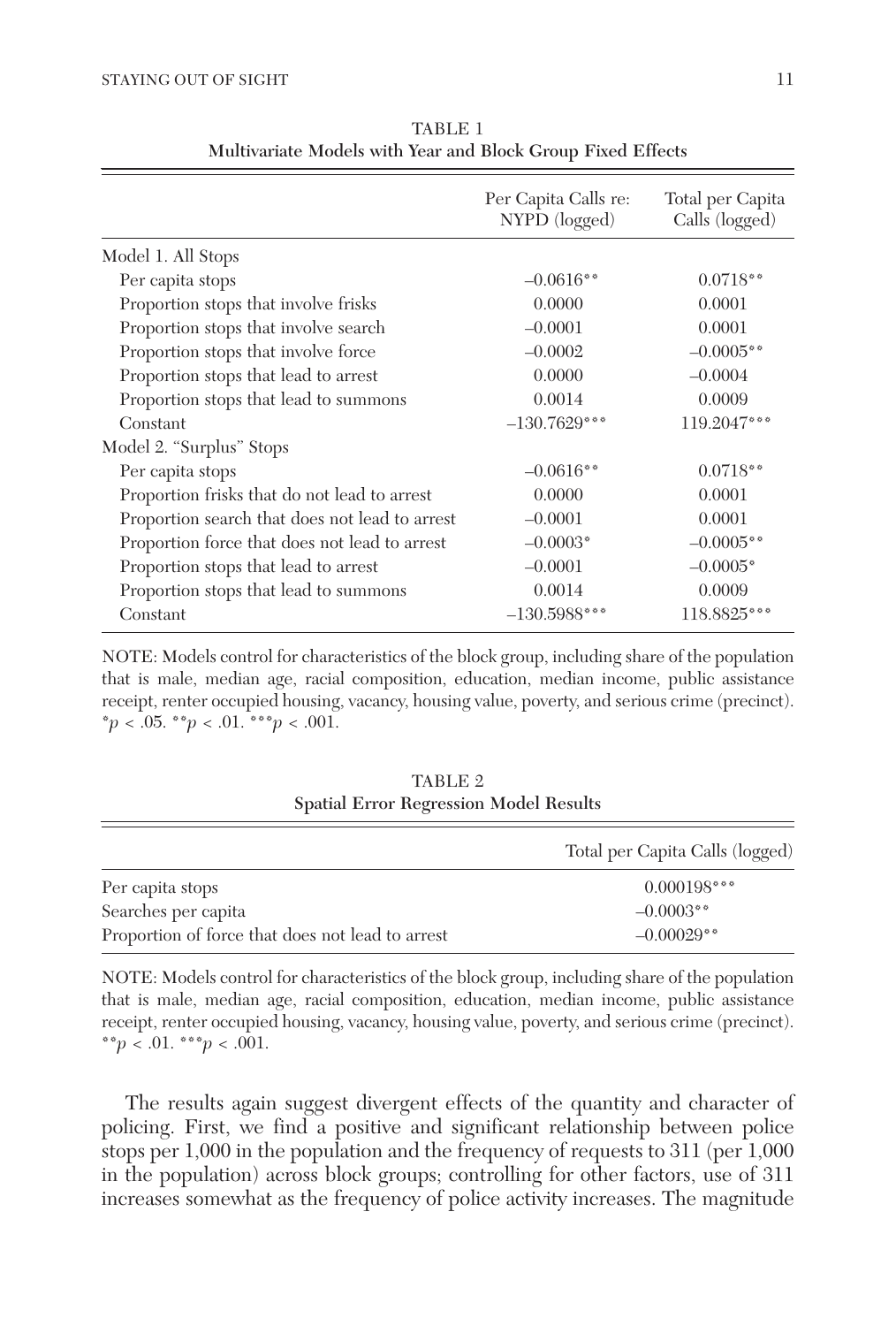of the effect is small but statistically significant, and remains so in various specifications of the regression model. The model fit improves from the standard OLS model. Second, the effect of more police stops is highly dependent on other characteristics of the stops, such as physical searchers and the surplus use of force. Conditional on the frequency of stops, as the use of searches and surplus force increases, service requests diminish substantially.

We then analyze whether the relationship between stops and service requests differs across different neighborhood types. In particular, we suspect that lowincome and high-minority neighborhoods may be less positively affected by police surveillance, given the degree to which police patterns in these areas are substantively distinct. To assess this idea, we estimate the same models with the addition of a term that interacts per capita stops with the proportion of nonwhite residents in the block group (results available from authors).

In both fixed effects and spatial models, the interaction terms are negative and highly significant. This suggests that the positive effect of stops on 311 requests is significantly attenuated in minority neighborhoods. In fact, when we divide block groups by whether they fall above or below the mean proportion of white residents, we see a clear difference in the strength of the relationship between stops and calls for service; in high-minority block groups relative to more homogeneously white block groups, the magnitude of the effect of per capita stops on per capita requests is halved.

We replicate this analysis to look at heterogeneity across neighborhoods by income. When we include an interaction between median household income and per capita stops in the multivariate models, they are again significant and negative. The interpretation is the same and the magnitude of the difference is similar. In both high- and lower-income block groups, there is a positive relationship between per capita stops and per capita calls for service. However, the relationship is sizably smaller in lower-income block groups relative to wealthier neighborhoods.

#### *Additional analyses*

The most significant hurdle in our analysis is that variation in stops across neighborhoods covaries with other features of the spatial context. As a final way of assessing the relationship between policing and 311, we exploit an additional source of variation: the organization of the NYPD into different precincts across the city. While stops are highly concentrated in disadvantaged blocks, these areas may fall into different police precincts, where policing styles and approach, training, force strength, leadership, and community relationships differ. In addition, studies have shown that extremely high stop rates can be attributed to just a handful of officers; one study found that a mere 7 percent of police officers were responsible for more than half (54 percent) of stops of city residents (Baker 2007). Because officers' patrols are confined within the geographic boundaries of a single precinct (and most often a smaller "beat" within the precinct), this may result in different precincts having disparate stop rates.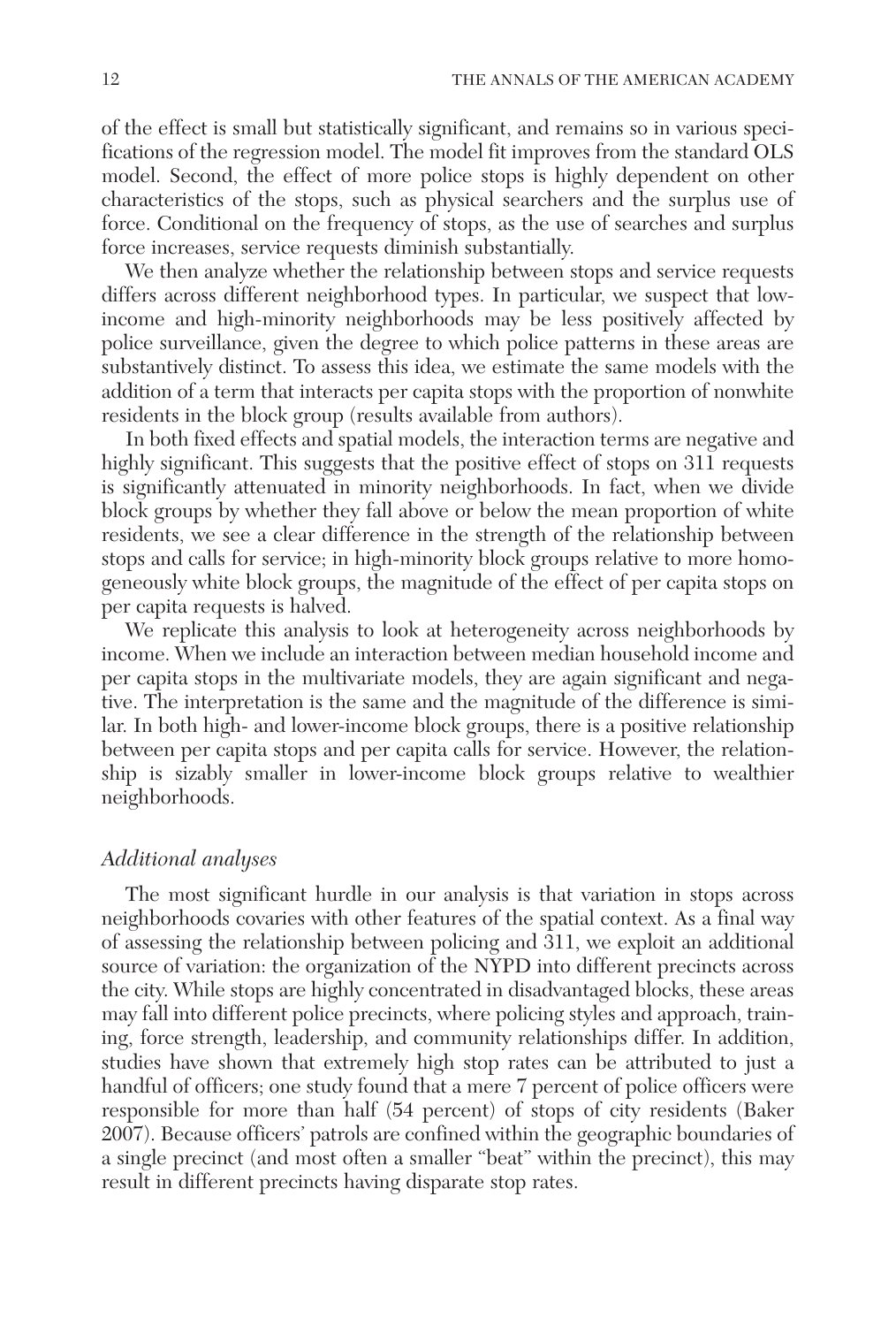To illustrate, we examine the difference between census block groups that are directly adjacent to each other and thus have similar demographic and crime profiles but are located in distinct police precincts. One such area is the set of block groups that are on the border of Precincts 83 and 81 in Brooklyn (the Bushwick and Bed-Sty areas). For the block groups along the border but within the 83rd precinct, stop rates are in the range of 100 to 300 per 1,000. But directly across the border from them, in the same neighborhood but falling across precinct lines, are block groups that have stop rates that are much higher—more than 500 per 1,000. This difference is striking and supports the idea that precinct boundaries matter for how policing occurs.

We use precinct designations to gain additional leverage over whether differences in police stop activity predict different frequencies of 311 service requests. To account for the fact that individuals may be exposed not only to policing on their own block but also on those directly adjacent—thus exposing them to the policing patterns of the neighboring precinct—we exclude from analysis all block groups that fall within 100 feet to either side of a precinct boundary. We also exclude blocks that report no police stops during the time period for which we have data.

To identify precincts as either high or low in their frequency of police stops, we divide the sample in two different ways. First, we create indicators for each precinct representing whether the precinct falls above or below the mean number of stops per capita and the mean number of surplus force stops per capita. Second, we estimate a predicted stop rate for each precinct given the gender, age, education, and income distributions of its residents and its reported crime rate. Precincts whose policing rates fall above the mean or their predicted value are considered "high stop," and those whose policing rates fall below the mean or their predicted value are considered "low stop" precincts. Using GenMatch, we match census block groups that fall in high stop precincts to those that fall in low stop precincts on all available covariates, including the full set of controls employed in the multivariate models that we have already described.

As shown in Figure 3, these analyses yield the expected results. When we match blocks in precincts with stops above the mean with those in precincts below the mean, we find a positive and significant effect on total 311 service requests per capita. The effect of being in a low stop precinct is an increase of roughly two requests per 1,000 residents. However, we find a negative and significant effect on the number of per capita requests referred to the NYPD, about –.5 requests per 1,000. The pattern is the same using our other indicator of high and low stop precincts—those above or below the predicted value—but results are not statistically significant with this measure.

Also as expected, the effect of surplus force stops is reversed. Blocks that fall in precincts above the mean in surplus force stops make roughly 1 less call per 1,000 overall. Somewhat surprisingly, there is no equivalent negative effect on requests pertaining to crime and safety. Using our second measure, however, we see a negative effect on both total service requests and NYPD-related calls of roughly –1 call per 1,000 and –1/5 of a call per 1,000, respectively.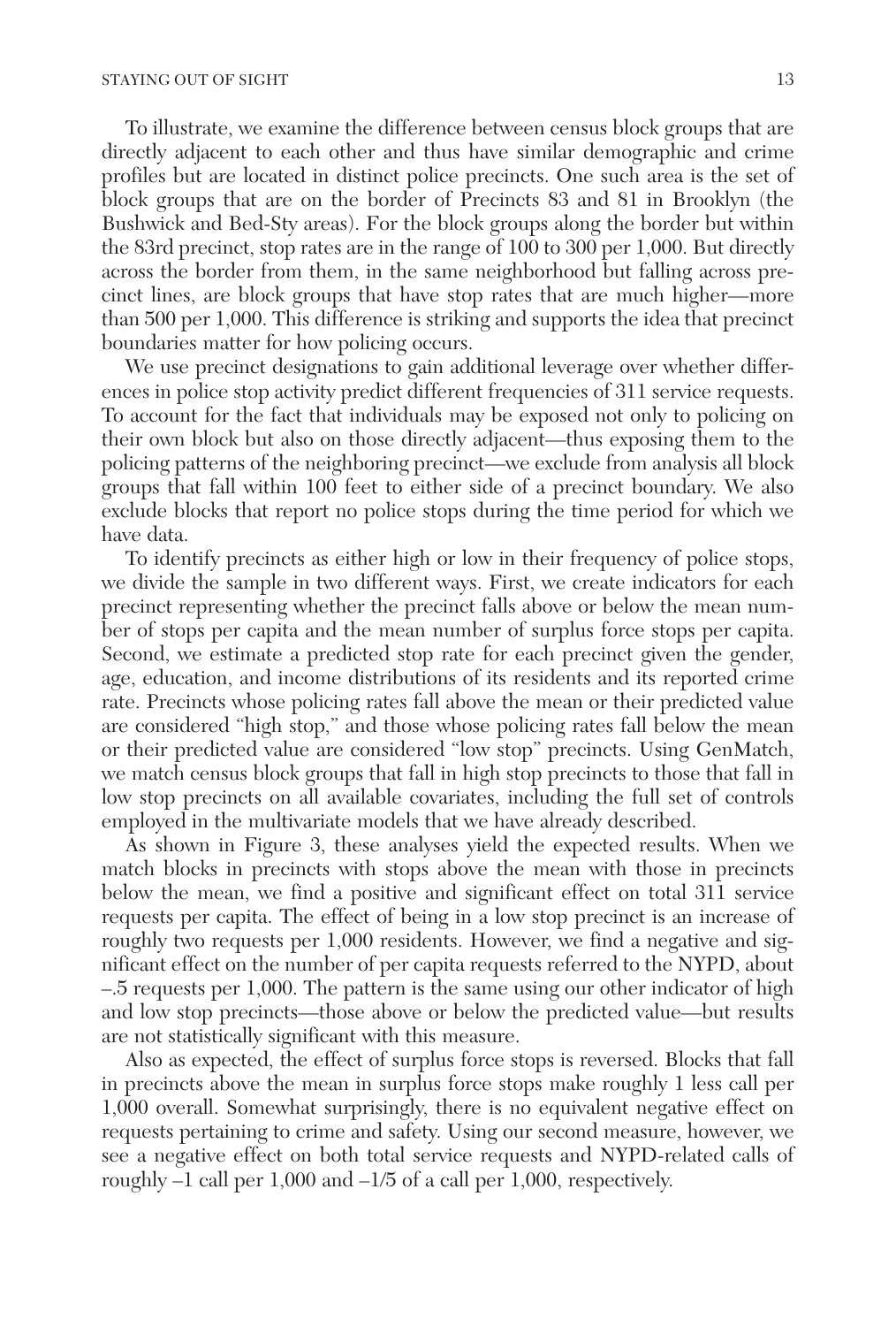

FIGURE 3 Effect of Precinct Policing on Matched Block 311 Call Rates

 $\#p$  < .10.  $^{\circ}p$  < .05.

### Discussion

Our analyses suggest that the character of policing matters to civic engagement in urban communities. At the block group level, police stops have a strongly positive relationship with 311 service requests; as citizens encounter more police, they call 311 more, not less. However, we find a significant attenuating effect of this relationship when a greater proportion of stops involve searches or the use of force and do not result in arrest. Still, though, we cannot disprove the counterfactual—how much areas of high police activity would have called 311 if stops had not been as high. It is therefore still quite possible that the positive relationships we see result from the fact that both stops and service requests are proxies for disadvantage; the same communities where police stops cluster are places characterized by high concentrations of poverty and blight and physical decay that may result in more citizen reports to 311.

To address the counterfactual, future work might incorporate some objective measure of demand for local government service, which could serve as a baseline against which to measure 311 service requests. Along the lines of Robert Sampson's measures of objective disorder (e.g., Sampson and Raudenbush 2004), having some gauge of how often communities "should" be initiating service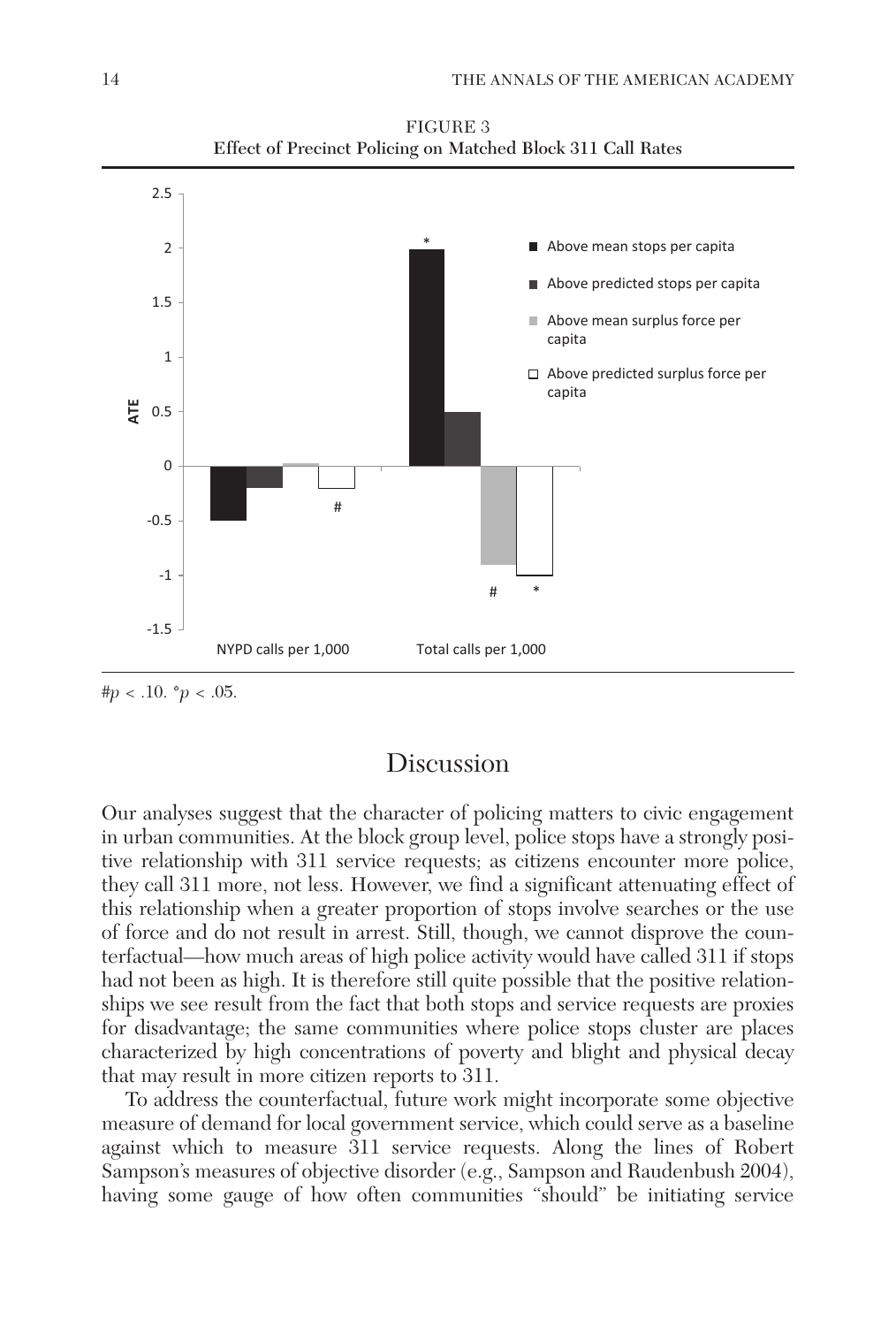requests would aid us in seeing how much they diverge from expectation. In addition, we see other avenues for future research. First, police stops in New York City decreased by half from 2011 to the first quarter of 2012 due to a classaction lawsuit. When the 2012 data on stops are released, we hope to examine the effect of this "shock" on requests for service. Second, in the future we might further disaggregate the 311 service request data to explore not just frequency but also types of 311 requests across communities. Finally, we are eager to see whether the patterns that we found here are evident in other cities that have turned to order maintenance policing in recent years; a grand jury in Baltimore recently found officers in that city were making many stops without justification, and a class-action lawsuit was successfully pursued against police in Philadelphia for its aggressive stop-and-frisk practice.

This article makes several inroads to scholarly debates about the role of criminal justice institutions in shaping American political life. At the basic level, we hope that this exploration is the first of many that go beyond the typically limited set of ways scholars have imagined and measured both criminal justice interventions and their effects. The participation literature has largely depicted American political life as "electoral spectacle" (Hacker and Pierson 2010) and, as such, has measured engagement with government as individual behaviors centered on electing representatives to office. But citizens are connected to government on the many nonelection days of the year, and they make their needs and wants known in myriad ways other than simply the selection of lawmakers. By limiting their focus, they miss a vital aspect of the citizen-government relationship and overlook a far more common form of engagement at the local level—seeking out municipal government to solve immediate problems in one's neighborhood.

We believe studies of American politics and criminal justice would therefore benefit greatly from broadening their focus to measure these dynamics in new and more encompassing ways. Participation in political life need not just be confined to how citizens behave in the voting booth or local civic groups but can and should include the daily, mundane, and more direct way that citizens connect with their governing institutions. Students of American politics may learn a great deal about political life through indicators like 311 that allow us to go beyond what preferences the public holds at election time or whether individuals turn out to vote, instead tapping into how residents seek government aid for pressing problems in their neighborhoods and communities.

Expanding the scope of analysis is even more important for those who are concerned with the impact of criminal justice interventions on the attitudes and behavior of individuals and communities. Aggressive policing has long raised alarms among legal theorists and sociologists concerned with police legitimacy and "legal cynicism"—the belief that legal institutions are arbitrary, unjust, and unfair—and the resultant behaviors of noncooperation. Yet we still know little about the consequences of policing for broader patterns of social and political engagement. If people in neighborhoods acquire a legal socialization from inhabiting areas where they encounter unwanted police attention, it stands to reason that they may also acquire a political socialization, reducing their willingness to seek out public authorities when in need. Our purpose here was to go beyond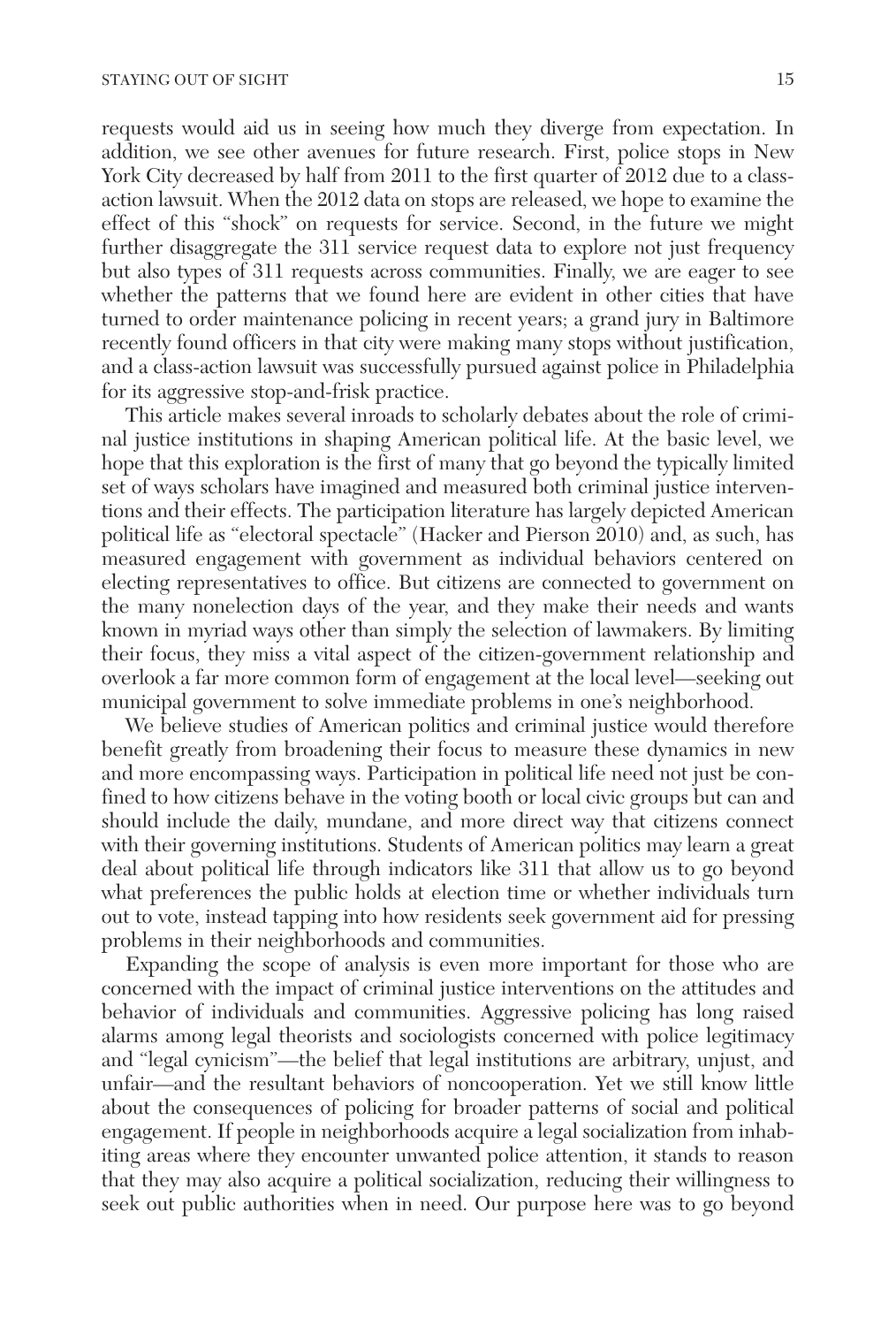measuring legal cynicism to examine whether concentrated and "surplus" police stops shape not just attitudes in the legal, but also in the political, sphere.

In our previous work, we suggested that criminal justice contact can have potentially perilous effects for citizen trust, efficacy, and engagement in political life (Weaver and Lerman 2010). The results presented here paint a somewhat more optimistic picture. The data suggest that rates of policing are not in and of themselves detrimental to engagement at the community level. Indeed, the prevalence of police activity may be associated with higher rates of local engagement, or at least need not profoundly diminish it. But when police search a higher number of citizens or deploy more force in their stops of community members, people become much less likely to make claims on local government. Thus, the relationship turns on the quality of policing, not merely the quantity.

In this contribution, we echo our earlier work and that of others who have suggested that the character of criminal justice interventions is likely to be salient to how they are understood by citizens and the role they play in communities. Good policing can be critical to reducing crime, enabling neighborhoods to construct strong and stable civic organizations. However, overly aggressive police tactics that criminalize routine behaviors and forcibly detain residents as they move through the public space are likely to deter citizen engagement with police, as well as with other institutions of local government. This is particularly troubling given that these institutions might otherwise be a valuable resource for resolving issues and concerns at the community level.

Finally, nearly all the extant literature that has focused anew on criminal justice and communities has underestimated the scope of punitive interventions, taking incarceration as the central (and often sole) starting point, overlooking the more frequent and routine ways that punitive interactions take place in urban areas through citizen contact with police. By affecting citizens' likelihood of making claims on government, police stops have become an important aspect of neighborhood political ecology.

This article focuses on only one city, on one measure of engagement and, one type of surveillance intervention. Yet we hope it will be part of a broader research agenda that can begin to unearth whether and how policing and punishment influence American democracy on the ground. As part of this effort, we urge scholars to think not only about incarceration but about the many ways that citizens encounter the punitive "hand" of state power. As scholars, we have not even scratched the surface of how criminal justice interventions may shape the political spaces people inhabit, particularly the urban poor.

## Notes

1. In *Terry v. Ohio*, the Court ruled that police can constitutionally stop and frisk a suspect as long as there is reasonable suspicion that the individual has committed or is committing a crime or is going to commit a crime.

2. New York Civil Liberties Union. Stop-and-frisk data. Available from www.nyclu.org.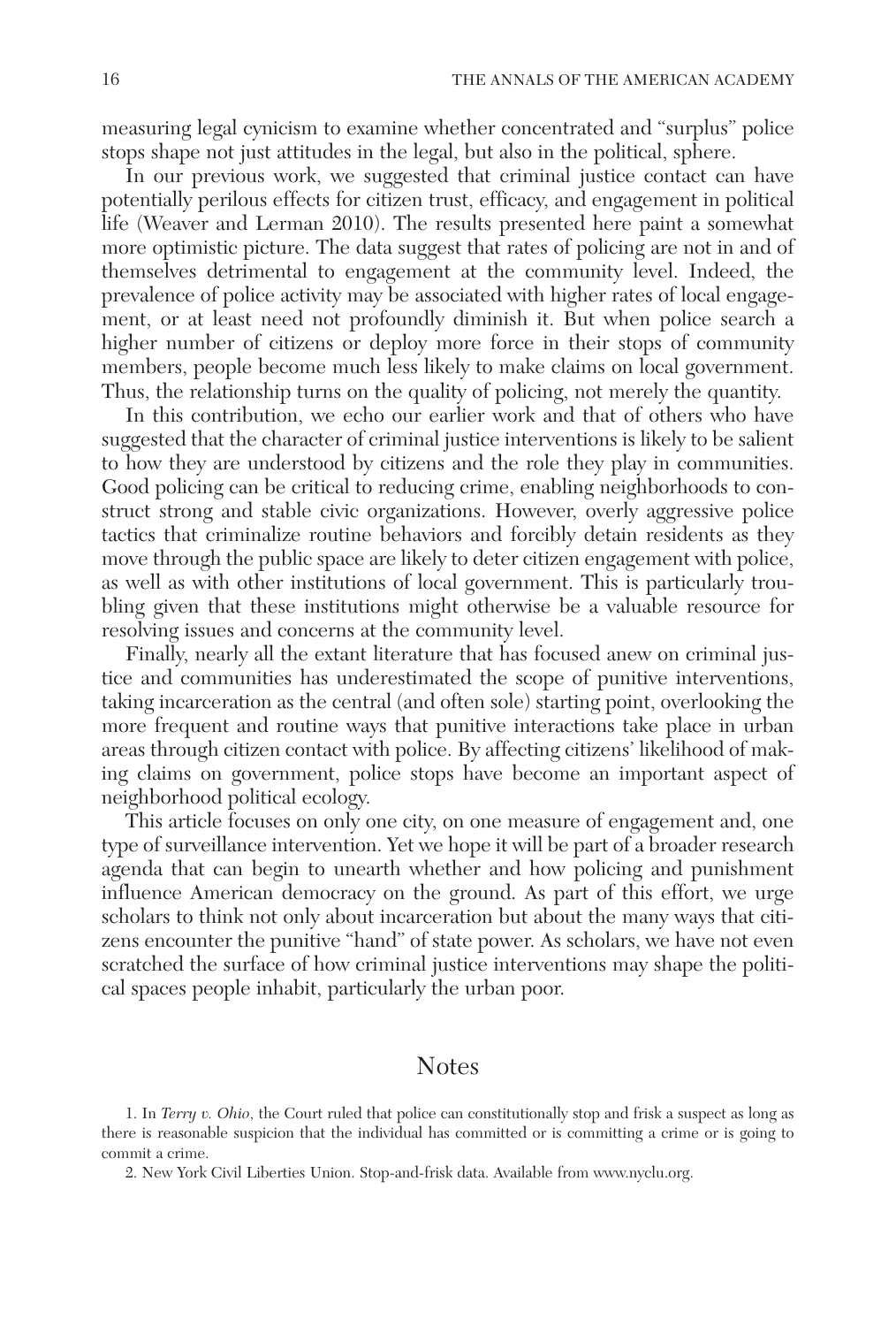3. The criminological theory of "broken windows" holds that policing of low-level disorders, such as vandalism and loitering, can help to deter more serious crimes by signaling that antisocial behavior is not tolerated.

4. Police are mandated to document stops only in the event that a stop involves frisk, force, search, or the "person refuses to identify him or herself"; outside this mandate, police can voluntarily complete the UF-250 form. We cannot know how many stops were not recorded because they did not meet the conditions for a required documentation; however, prior analyses have found this underreporting not to bias results (Gelman, Fagan, and Kiss 2007).

5. We do not claim that all stops should result in an arrest or finding to be justified. However, we argue that when a large share of residents are stopped or frisked and only a tiny share are found to be engaged in wrongdoing, this may indicate adversarial policing styles that register negatively with community members. See also Gelman, Fagan, and Kiss (2007) and Roh and Robinson (2009).

6. We removed service requests that were entered not by residents themselves but by the Street Conditions Observation Unit (SCOUT), a team of inspectors in the mayor's office.

7. Crime data at lower levels of aggregation are not available. However, we replicated our results at the census tract level, where we are able to include a control for homicide.

# References

- Anselin, Luc, Ibnu Syabri, and Younihn Kho. 2005. GeoDa: An introduction to spatial data analysis. *Geographical Analysis* 38:5–22.
- Baker, Al. 21 November 2007. City police stop whites equally but frisk them less, a study finds. *New York Times*.
- Carr, Patrick J., Laura Napolitano, and Jessica Keating. 2007. We never call the cops and here is why: A qualitative examination of legal cynicism in three Philadelphia neighborhoods. *Criminology* 45 (2): 445–80.
- Cohen, Cathy J. 2010. *Democracy remixed: Black youth and the future of American politics*. New York, NY: Oxford University Press.
- de Tocqueville, Alexis. 1835. *Democracy in America*. London: Saunders and Otley.
- Fagan, Jeffrey, and Garth Davies. 2000. Street stops and broken windows: Terry, race and disorder in New York City. *Fordham Urban Law Journal* 28:457–504.
- Fagan, Jeffrey, Tom Tyler, and Tracey Meares. 2011. Street stops and police legitimacy in New York. Paper presented at the Crime Decline Conference at John Jay College of Criminal Justice, New York, NY.
- Fleming, Cory, ed. 2008. *Call 311: Connecting citizens to local government final report*. Washington, DC: International City/County Management Association.
- Gelman, Andrew, Jeffrey Fagan, and Alex Kiss. 2007. An analysis of the New York City Police Department's "stop-and-frisk" policy in the context of claims of racial bias. *Journal of the American Statistical Association* 102 (479): 813–23.
- Gibson, Chris L., Samuel Walker, Wesley G. Jennings, and J. Mitchell Miller. 2010. The impact of traffic stops on calling the police for help. *Criminal Justice Policy Review* 21 (2): 139–59.
- Hacker, Jacob S., and Paul Pierson. 2010. *Winner-take-all politics: How Washington made the rich richer—and turned its back on the middle class*. New York, NY: Simon & Schuster.
- Hobbes, Thomas. 1651/1996. *Leviathan*. New York, NY: Oxford University Press.
- Johnson, Steven. 1 November 2010. What a hundred million calls to 311 reveal about New York. *Wired*.

Kane, Robert J. 2002. The social ecology of police misconduct. *Criminology* 40 (4): 867–96.

- Kennedy, Randall. 1997. *Race, crime, and the law*. New York, NY: Vintage Books.
- Lerman, Amy. 2013. *The modern prison paradox: Politics, punishment, and social community*. New York, NY: Cambridge University Press.
- Lerman, Amy, and Vesla Weaver. Forthcoming. *Policing democracy*. Chicago, IL: University of Chicago Press.
- Lipsky, Michael. 2010. *Street-level bureaucracy: Dilemmas of the individual in public service*. New York, NY: Russell Sage Foundation.